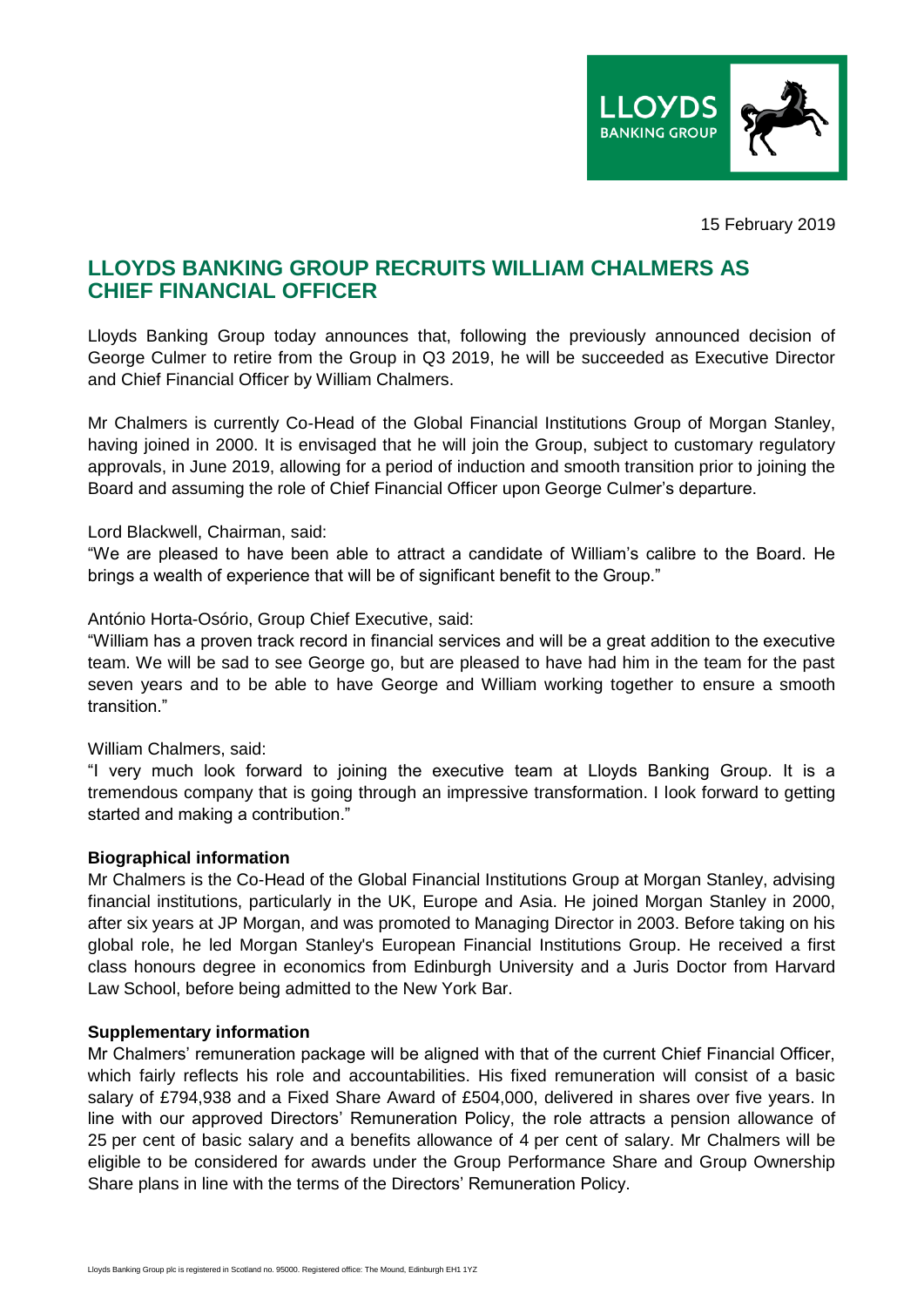On appointment, Mr Chalmers will be granted deferred cash and share awards to replace unvested Morgan Stanley awards that are forfeited as a result of him joining Lloyds Banking Group. The awards will match the vesting and retention periods attached to the awards forfeited, and will be subject to the regulatory requirements for buy-outs as detailed in PRA rule 15A. The number of shares granted in respect of the share-based component of these awards will be calculated using the USD:GBP exchange rate and the respective mid-market closing prices of Morgan Stanley and Lloyds Banking Group on the date of his appointment. Based on Morgan Stanley's closing share price and exchange rate on 13 February 2019, plus the cash element of the awards to be replaced, the value of the replacement awards would be approximately £4.4 million.

There are no other matters to disclose under Listing Rule 9.6.13.

 $-$  END  $-$ 

For further information:

**Investor Relations** Douglas Radcliffe +44 (0) 20 7356 1571 Group Investor Relations Director [douglas.radcliffe@lloydsbanking.com](mailto:douglas.radcliffe@lloydsbanking.com)

**Investor Relations** Edward Sands +44 (0) 20 7356 1585 Director, Investor Relations [edward.sands@lloydsbanking.com](mailto:edward.sands@lloydsbanking.com)

**Corporate Affairs** Matt Smith +44 (0) 20 7356 3522 Head of Media Relations [matt.smith@lloydsbanking.com](mailto:matt.smith@lloydsbanking.com)